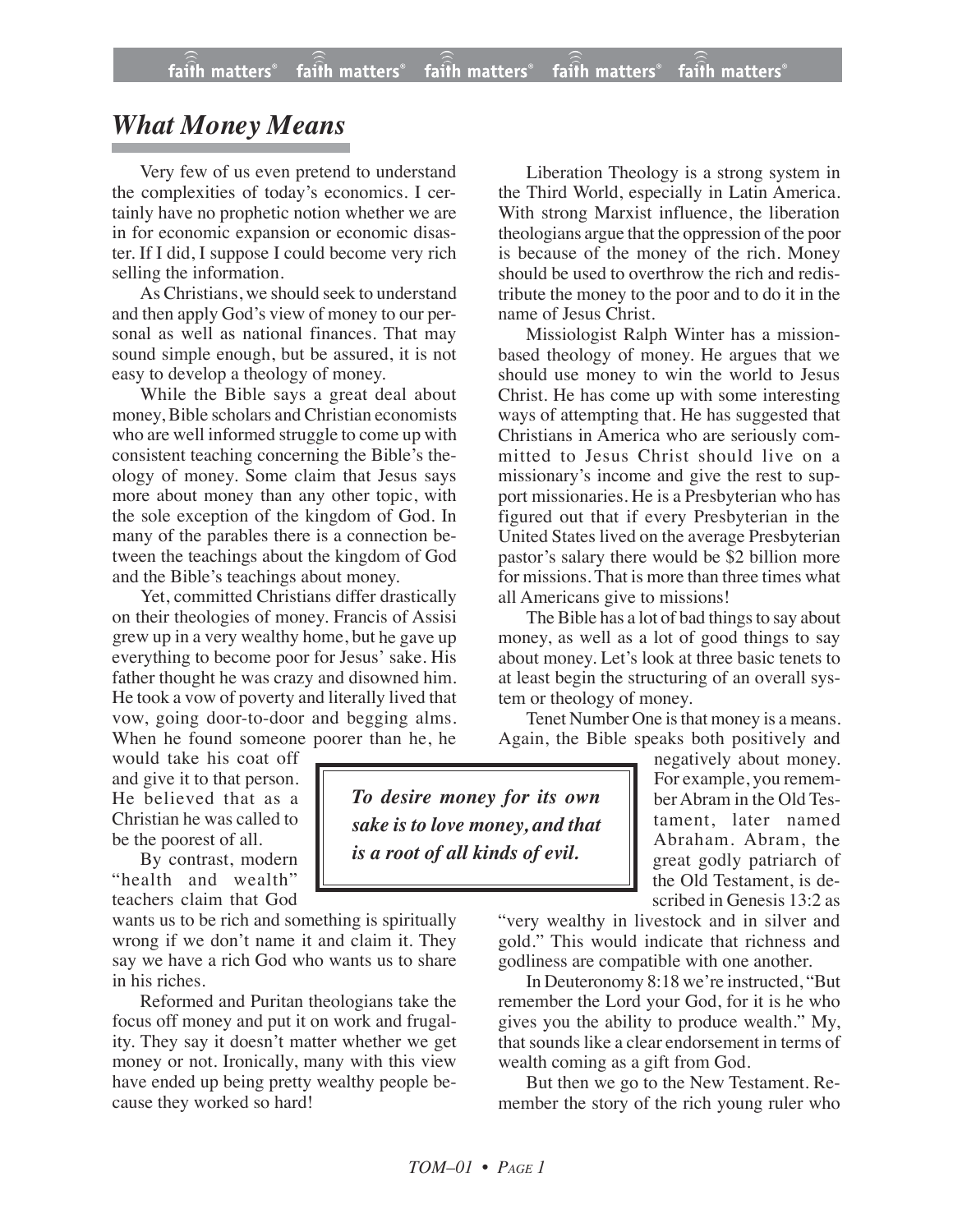came to Jesus and asked, "What good thing must I do to get eternal life?" Jesus told him to keep the commandments, and he said he did. Then Jesus added, "If you want to be perfect, go, sell your\possessions and give to the poor, and you will have treasure in heaven. Then come, follow me." One of the saddest verses in the Bible then follows in Matthew 19:22, "When the young man heard this, he went away sad, because he had great wealth."

It would be interesting to have Jesus try the same test on some of us, particularly those of us who have accumulated great wealth. What would we say if Jesus asked us to sell everything and follow him? Might we, too, go away sad because we have "great wealth"?

It's later in Matthew 19:23-24 that Jesus said, "I tell you the truth, it is hard for a rich man to enter the kingdom of heaven. Again I tell you, it is easier for a camel to go through the eye of a needle than for a rich man to enter the kingdom of God." Or, later in I Timothy 6:10*,* "The love of money is a root of all kinds of evil. Some people, eager for money, have wandered from the faith and pierced themselves with many griefs."

When comparing the Old Testament and the New Testament, it appears that money is spoken of much more positively in the Old Testament and much less positively in the New Testament. Perhaps that is why those who like money prefer to build their theology more on the Old Testament than on the New Testament!

These and other verses lead me to a theological premise that money itself is primarily a means to something else. It is intended by God to be understood as a means and not as an end. This premise has numerous implications. It implies that money may serve positive ends or money may serve negative ends. And, it implies that money must always serve some end.

Let's pause on this third implication. Many people want money just for the sake of having money. This is making money an end rather than a means, and this is wrong. God never intended money to be an end in itself. To desire money for its own sake is to love money, and that is a root of all kinds of evil.

There are days when I would like to have a lot of money. I have fanaticized about it. I have imagined what it would be like to have hundreds of thousands or even millions of dollars. I have imagined winning it, inheriting it, receiving it through a clever business transaction or a bestselling book. Who knows? Maybe even a record album! Some imagination! But such fantasies are seldom tied to a purpose. I want riches in those fantasies for their own sake. Biblically, that is wrong because it makes money an end in itself rather than a means to an end.

However, all that being said, I fear there really is a subtle but unstated purpose, and that purpose is power. I imagine that if I have great wealth I will then have power over other people. I can buy and sell, hire and fire, influence others and seem better than my neighbor.

That is absolutely contrary to what it means to be a Christian. Jesus has called me to be a servant, not a lord. He wants me to be humble and not haughty. To desire money as a means to exercise power over others is totally contrary to the example of Jesus in Philippians 2:5-7:

Your attitude should be the same as that of Christ Jesus:

Who, being in very nature God, did not consider equality with God something to be grasped, but made himself nothing, taking the very nature of a servant, being made in human likeness.

Let me tell you candidly, many of us as Christians have a defective theology of money. We view money as either an end in itself or as a means to power over other people. That defective theology of money then ricochets through our lives until we become tempted to greed, covetousness, selfish ambition and a host of other sins.

What then are the legitimate ends to which money may be a means? Well, our primary zeal should be to glorify God, to enhance his reputation. This may be expressed in proper provision for our families, care for the poor, evangelism and even in the enjoyment of God's gifts to us, including the gift of life.

So how do we put this into practice? I suggest that every Christian who is serious about developing a theology of money sit down and decide what is the purpose for the money I have? What am I saving for? What are my goals? What do I spend my money on? For example, I may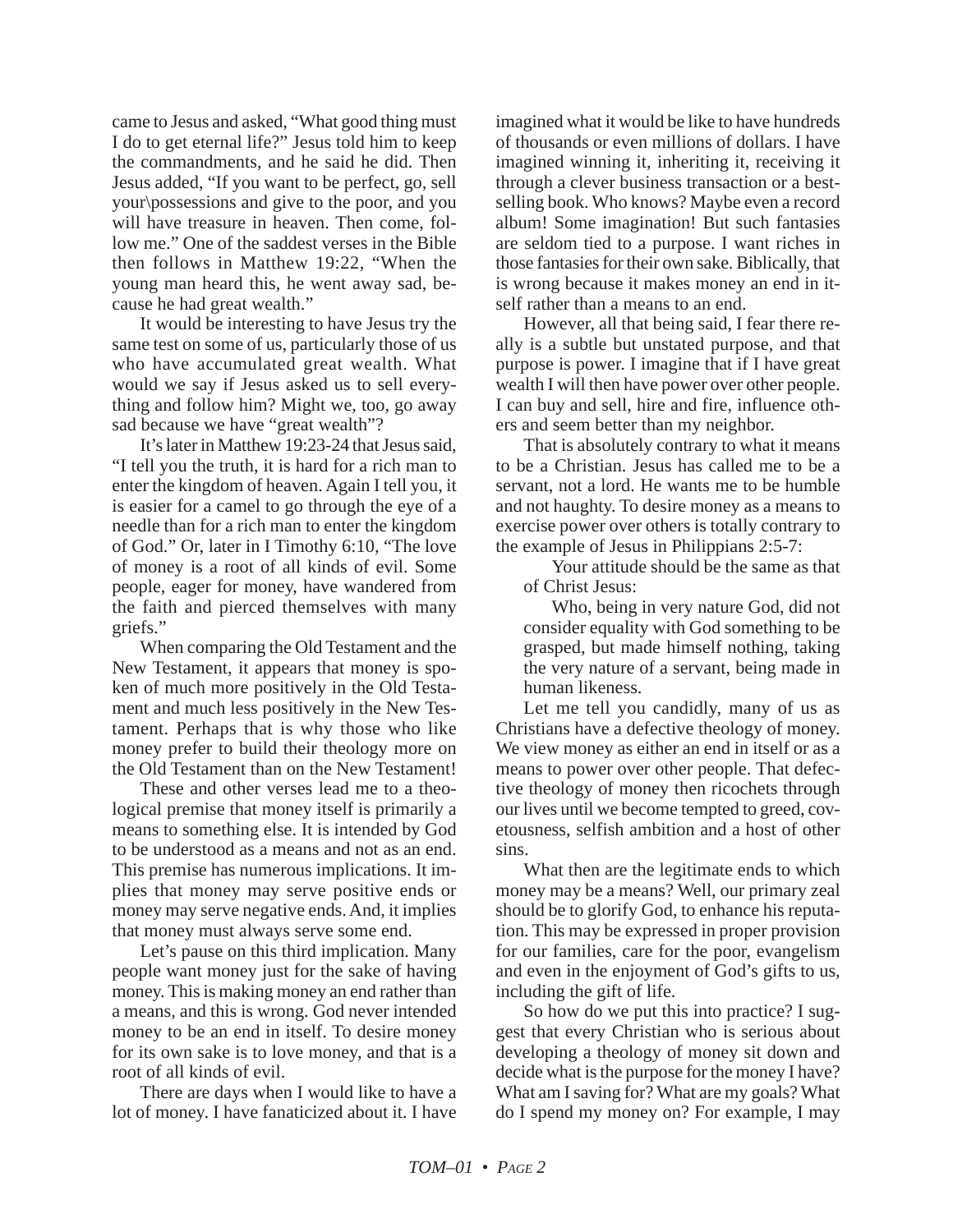be saving for a house or for a car. Why? Is there a God-centered reason for owning a house or having a car? I believe there may well be!

Too often we begin in the wrong place. We try to decide on a budget, on how much to owe or not to owe, on whether to save or give. These are not the first questions. The first question should begin with God: what is my purpose for God that money can fulfill? A clear theology of purpose will control our budget, it will direct our response to financial losses and gains and it

will give meaning to money that is not humanly-centered, but is divinely centered.

Well, let's move on to a second tenet in trying to build this superstructure of an initial theology of money, and that is that money is a stewardship. If Tenet Number One was hard to

understand, Tenet Number Two is hard to accept. That's because we live in a culture where the possession of private property is basic. One sure word in a two-year-old's vocabulary is "Mine!"

Charleen and I went for a walk in the woods awhile back. We were on a public path near a park and some neighbors had posted signs that said, "Private Property, Do Not Trespass".

I even see this territoriality at church. When people come to church and find someone else in "their" seat there's a tension between trying to get that seat and trying to display Christian virtue at the same time. It's a real struggle for many of us because we have this sense that something is mine. It's possession. It's territoriality. Yet, that's not what the Bible teaches.

In Job 41:11 God tells Job, "Everything under heaven belongs to me." In Exodus 19:5 God said to Moses and to the people of Israel, "... the whole earth is mine." David writes in Psalm 24:1, "The earth is the Lord's and everything in it." And, in II Corinthians 6:10 St. Paul describes himself as "having nothing, and yet possessing everything." He knew that he may have hold of things as temporary possessions, but he didn't own them because they were God's.

Legally, we own whatever is in our name. It may be money in the bank, the car in our garage, the furniture in our home or a house to which we have the title. It is ours!

But theologically, we own nothing. Everything we have belongs to God and we are merely temporary caretakers. Everything is his!

Stewardship is using and caring for that which belongs to another. Obviously, we treat something differently when we know it's not ours. We may even enjoy it more because we know we have it only temporarily.

A few years ago someone backed into my car. Only the door was dented so I wasn't in a

*Everything we have belongs to God and we are merely temporary caretakers. Everything is his!*

hurry to get it fixed. A friend was going away on a trip and said I could use his car while mine was in the shop. His car was a brand new Porsche. It was great — except when I drove it to church one Sunday during a series of

sermons on stewardship. After that I parked several blocks away and walked.

I treated that Porsche differently because it wasn't mine. I drove more carefully. And I think I enjoyed it more because I knew I would have to give it back.

In our theology of money we should believe that everything we have is God's. It is ours to manage for a while, but whenever he wants it back, it's his to claim. We're accountable to him. What we have is not ours. Furthermore, it must always be used in a way that is consistent with who he is and what he wants. This is an extraordinarily freeing concept.

When John Wesley's house burned, he exclaimed, "The Lord's house burned. One less responsibility for me!" When we believe that money is a stewardship we are free to give God the responsibility. We don't hold the ultimate responsibility for our investments or our cars or our houses. We don't have to impress anyone but God. We are liberated from greed.

Charles Finney was one of America's great 19<sup>th</sup> century theologians and preachers and the President of Oberlin College. In 1835 he published a series of lectures on revival in which he gave instructions to young Christian converts. Here's how he started: "Young converts should be taught that they have renounced ownership of all their possessions, and of themselves, or if